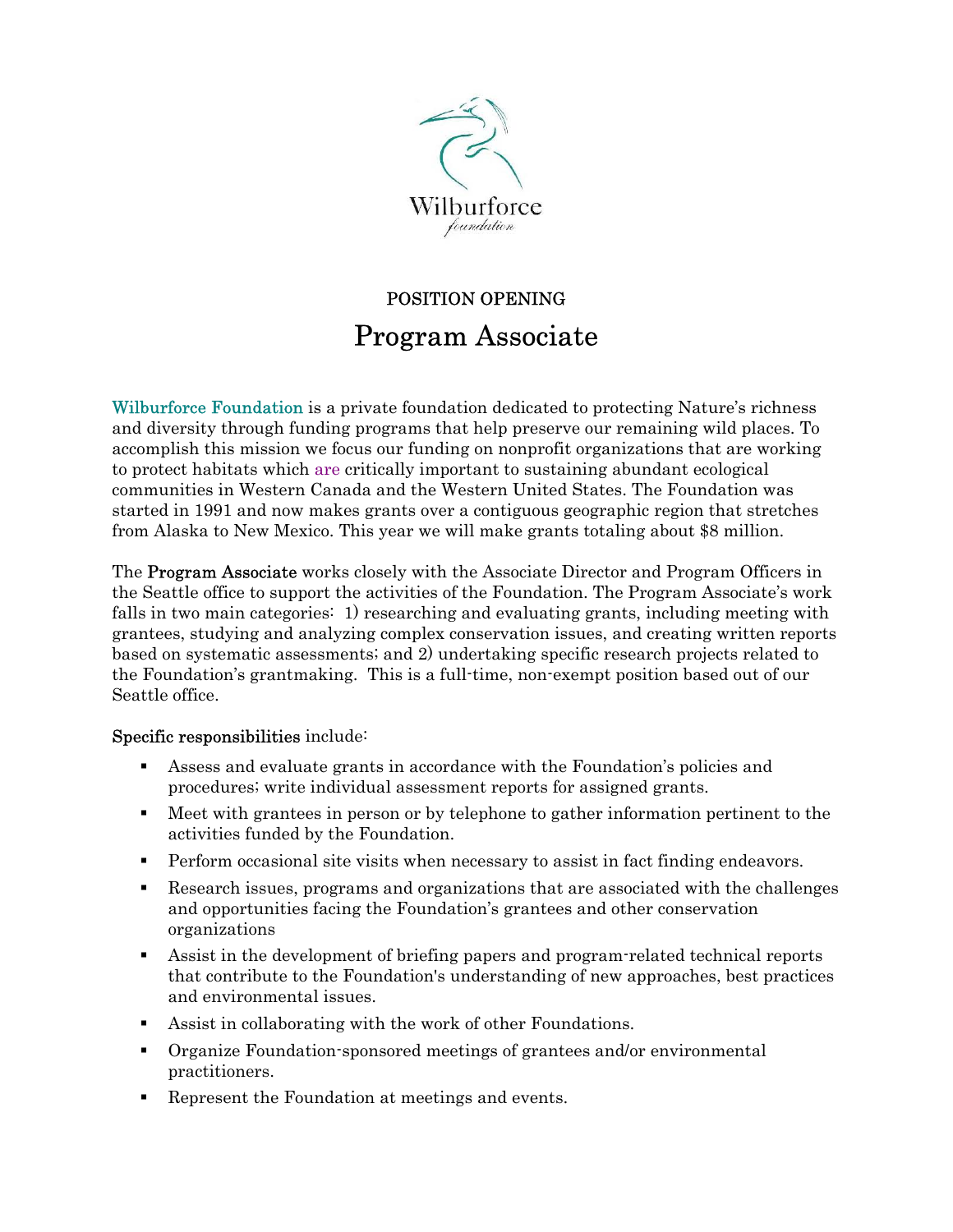### Wilburforce Foundation

#### Program Associate Announcement

Page 2

### Requirements include:

- A Bachelor's or higher degree, preferably in environmental science, public policy or political science.
- Minimum of two years' direct conservation experience in Western half of the U.S. or Canada, preferably through work in a nonprofit organization.
- Working knowledge of nonprofit capacity issues (e.g. fundraising, governance, technology needs, planning, management, etc.)
- Ability to read and understand budgets, balance sheets, and other financial statements
- Excellent interpersonal skills and the ability to work effectively and efficiently without a high level of supervision
- Demonstrated ability to create and implement a program from start to finish; ability to build lasting work relationships with grantees and other colleagues
- Strong written and verbal communication skills, including the ability articulate the Foundation's mission and areas of interest to diverse audiences
- Ability to work within the foundation's financial policies and procedures
- Ability to organize and effectively handle multiple projects, meet regular deadlines with consistency and accuracy, work independently while within a team structure, and work under pressure with ease and humor
- A strong commitment to environmental and conservation issues.
- Experience with email and Internet capabilities and familiarity with PC computer programs, including MS Word and Excel

To apply, send a cover letter and résumé by email or postal mail. Email applications should be sent as attachments in either RTF or Microsoft Word format. Applications must be received in our office no later than Monday, August 19, 2002. Address applications to:

> Paul Beaudet, Associate Director Wilburforce Foundation 3601 Fremont Ave N Suite 304 Seattle, WA 98103-8753 206.632.2325 [paul@wilburforce.org](mailto:paul@wilburforce.org)

Please **do not fax** your application, and please **do not send both an email and a hard copy** of your application. One version will be fine.